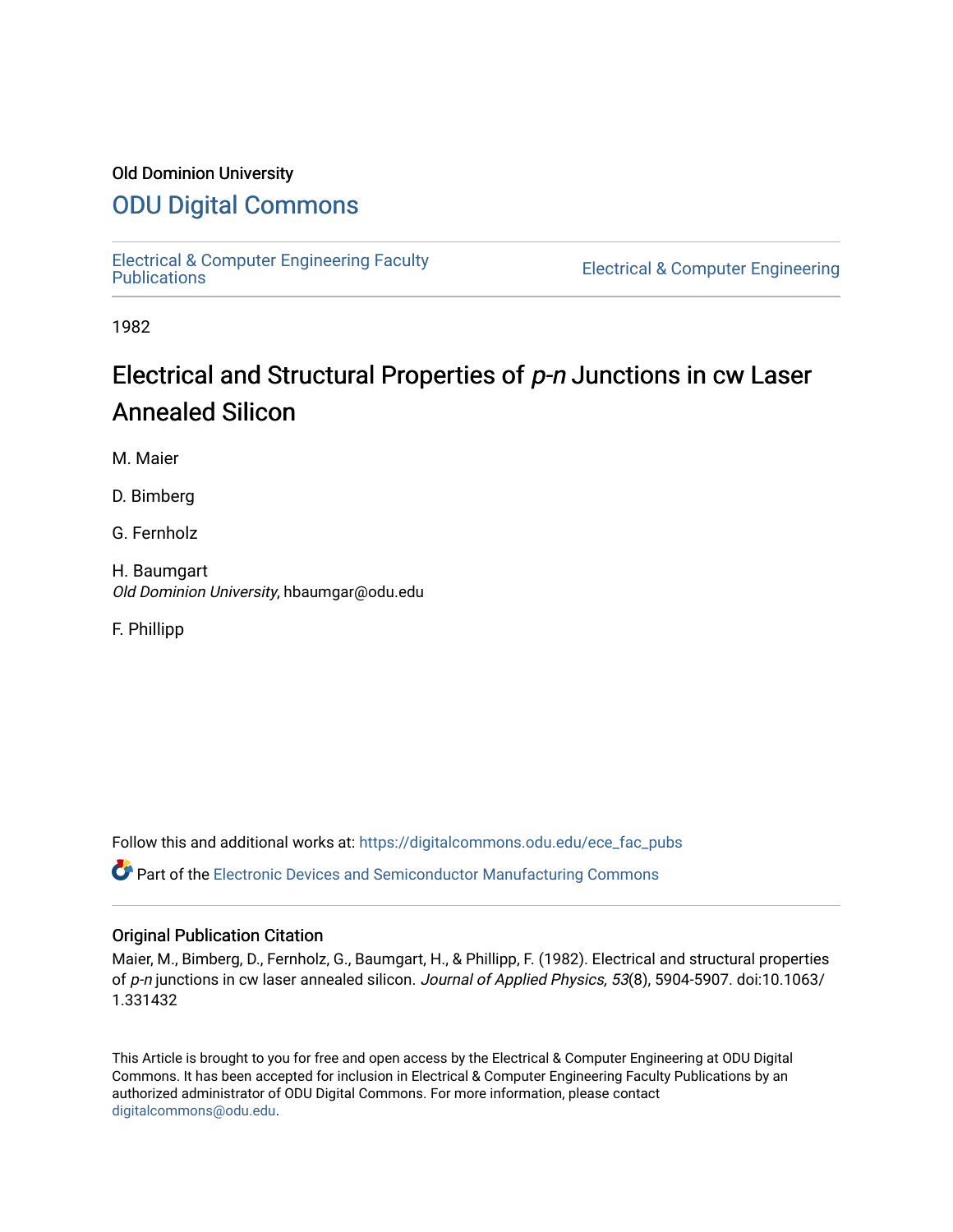## **Electrical and structural properties of** p-n **junctions in cw laser annealed silicon**

M. Maier, D. Bimberg,<sup>a)</sup> and G. Fernholz

*Jnstitutfur Halbleitertechnik and Basislabor, SFB 202, R WTH Aachen, D-5100Aachen, Federal Republic of Germany* 

H. Baumgart<sup>b)</sup>

*Max-Planck-Jnstitut fur Festkorperforschung, D-7000 Stuttgart, Federal Republic of Germany* 

F. Phillipp

*Jnstitut fur Physik, Max-Planck-Institut fur Metal/forschung, D-7000 Stuttgart, Federal Republic of Germany* 

(Received 12 January 1982; accepted for publication 20 March 1982)

Depth profiles of the electrical quality of ion implanted and cw laser annealed *p-n* junctions in silicon are obtained for the first time by secondary ion mass spectroscopy. **A** comparison with the crystallographic properties of the surface and the junction as observed by Nomarski optical microscopy as well as cross-sectional and plan view transmission electron microscopy is made. Samples containing slip dislocations show better insulation and a lower reverse bias current across the *p-n* junction as compared to samples with a perfect surface in agreement with current-voltage characteristics. Small dislocation loops located at the junction are found to degrade the junction quality.

**PACS** numbers: 81.40.Rs, 61.70.Jc, 79.20.Ds, 61.70.Tm

Single crystalline silicon amorphized by ion implantation can be recrystallized by cw laser induced solid phase epitaxy (SPE).<sup>1-3</sup> In contrast to conventional furnace annealing and pulsed laser annealing, the depth distribution of the implanted dopant remains unaltered during cw laser annealing,<sup>1,2</sup> a distinct advantage for many device applications.

Depending on laser power and dwell time, either optically perfect surface morphologies or surfaces showing slip lines are obtained.<sup>4,5</sup> Slip lines are observed at high laser power or long dwell time and indicate plastic flow by the generation of slip dislocations due to the thermally induced stresses.<sup>4,6</sup> At first sight, samples with optically perfect surfaces might be preferred for device fabrication. This paper, however, presents evidence that inspection of surfaces is completely misleading and does not allow any predictions of the electrical quality of *p-n* junctions produced by ion implantation and subsequent cw laser annealing. Secondary ion mass spectroscopy (SIMS) with an  $O<sub>2</sub>$ <sup>+</sup> sputtering beam is applied for the first time to measure depth profiles of high resolution of the resistance of the successively removed depletion layer of *p-n* junctions. The conclusions drawn from **SIMS** are compared to and agree with those drawn from current-voltage  $(I-V)$  measurements. Samples with optically perfect surfaces show the lowest reverse bias resistance. These results are understood on the basis of cross-section transmission electron micrographs which show that the concentration of small disloaction loops close to the *p-n* junction is very high in samples without slip dislocations, degrading their electrical quality. In contrast, the influence of slip dislocations can be neglected.

(100)-oriented B-doped silicon specimens  $(N_A \sim 2)$  $\times 10^{15}$  cm<sup>-3</sup>) are amorphized by implantation of 60 keV <sup>75</sup>As ions at a dose of  $7 \times 10^{15}$  cm<sup>-2</sup>. The specimens are subsequently annealed by a cw argon ion laser without backside heating. The output power of the laser is 8 W and the spot diameter of the focussed laser beam is  $40 \mu m$ . Various irradiation times are achieved by scanning the specimen with respect to the laser beam (scan width  $30 \mu m$ ) at controlled velocities. SIMS analyses are performed with an ATO-**MIKA** instrument using both  $O<sub>1</sub><sup>+</sup>$  and  $Ar<sup>+</sup>$  primary ions of 10-keV energy. The focussed and scanned  $1 \mu A$  primary ion beam forms a quadratic spot of 0.75 mm $\times$ 0.75 mm. The quadrupole mass filter of the **SIMS** instrument is tuned to the  $Si<sub>2</sub><sup>+</sup>$  matrix molecular secondary ions. The dependence of the  $Si<sub>2</sub><sup>+</sup>$  secondary ion intensity on sputtering time is determined for the differently annealed samples. Transmission electron microscopy **(TEM)** studies are performed in an AEI-EM7 high voltage electron microscope operating at 1000 keV. The investigation of plan view as well as crosssection specimens permits determination of the nature and depth distribution of the crystal defects. Conventional guardring diodes are made of the annealed samples (see inset of Fig. 3) to determine the *1-V* characteristics. The area of the  $p-n$  junction is 0.1 mm<sup>2</sup>. Ohmic contacts are made to the  $n$ type region and to the p-type region using Au-Sb alloy and Al, respectively.

Figures l(a) and l(b) show Nomarski optical micrographs of surfaces annealed with two different exposure times. The slip pattern in Fig. l(a) (type A sample) is known to be generated by dislocation glide across the central region of the momentary laser spot.<sup>6</sup> Using a laser dwell time of 50 msec suppresses generation of slip dislocations and yields samples with a nearly perfect surface morphology [Fig. l(b), type B sample], seeming to be superior at first sight for applications.

The intensity of  $Si<sub>2</sub><sup>+</sup>$  secondary ions is found to vary strongly with increasing depth (across the *p-n* junction)-see Fig. 2-if sputtering is performed with  $O_2^+$  primary ions. The depth profile of the implanted arsenic, also shown in Fig. 2, gives a rough idea of the width of the  $n$ -type part of the

<sup>&</sup>lt;sup>a)</sup> Permanent address: Institut für Festkörperphysik, TU Berlin, D-1000 Berlin, Federal Republic of Germany.

hi Present address: Bell Laboratories, Murray Hill, New Jersey 07974.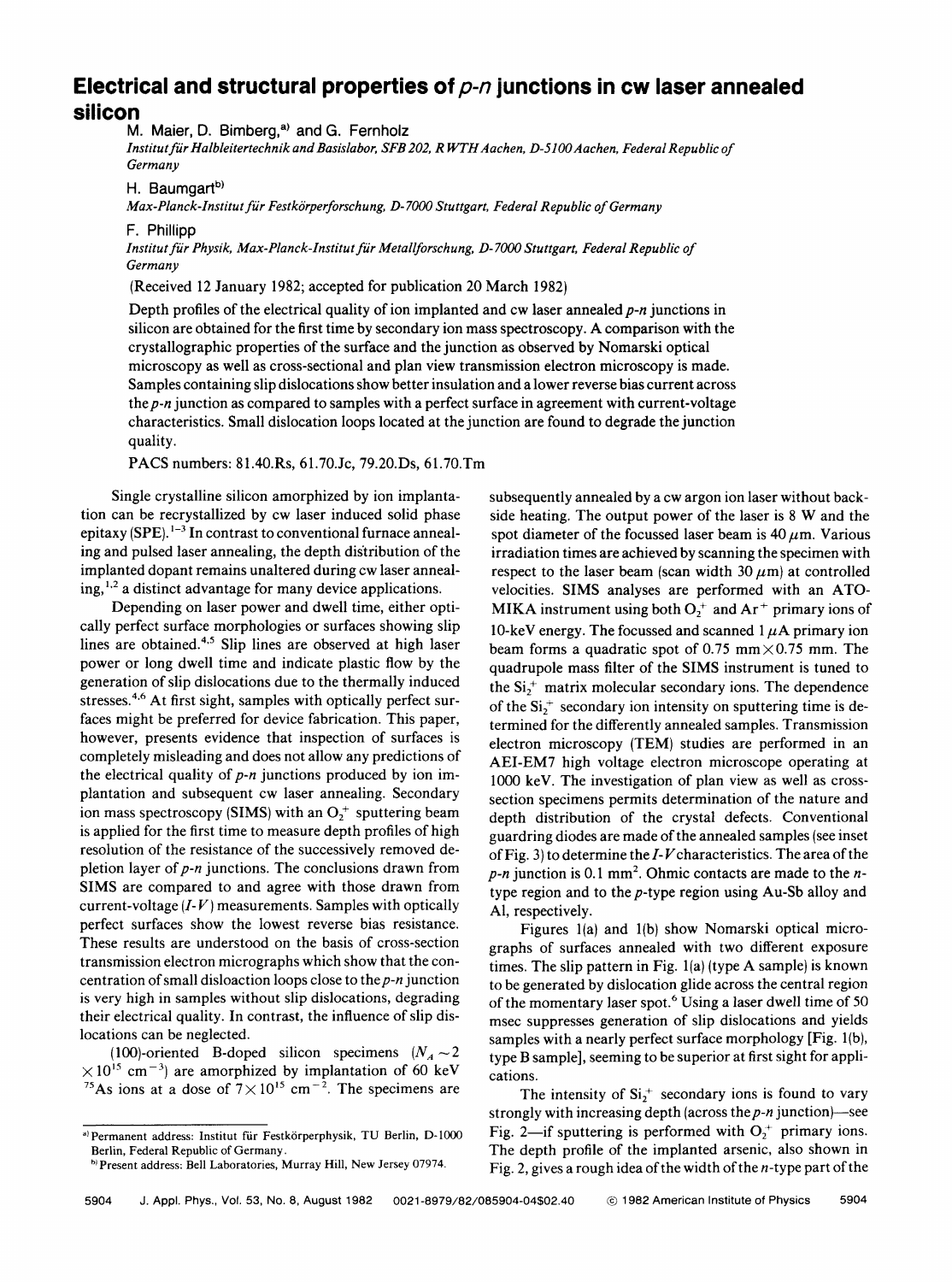

FIG. I. Nomarski optical micrograph of solid phase annealed silicon showing (a) slip lines (200-msec exposure time) and (b) perfect surface morphology (50-msec exposure time).

otherwise p-type sample. The precise location of the *p-n*  junction was determined by equating the implanted arsenic concentration with the boron contents of the substrate material.

The variation of the  $Si_2^+$  signal with depth is caused by a variation of the kinetic energy distribution function which shifts because of a depth dependent surface charging<sup>7</sup> and does not result from a variation of the  $Si<sub>1</sub><sup>+</sup>$  secondary ion yield. The detector of the **SIMS** instrument is equipped with an energy filter which allows only ions with a predetermined kinetic energy of small bandwidth to enter the quadrupole mass analyzer. If the sample bias is varied, ions with a correspondingly charged initial energy pass the energy filter. The



FIG. 2. Secondary ion signal intensity and relative surface potential vs depth of 60-keV arsenic implanted and cw laser annealed silicon analyzed by oxygen primary ions. The inset shows the energy spectrum of  $Si<sub>1</sub><sup>+</sup>$  ions emitted from the substrate of a sample annealed without slip dislocations.

inset of Fig. 2 shows an energy distribution of  $Si_2^+$  ions sputtered from the  $p$ -type part of a type  $B$  sample. The energy distribution of the  $n$ -type layer is shifted by 4 V. The surface of the p-type substrate during sputtering is apparently more positively charged by  $4V$  than the surface of the *n*-type layer. The surface potential difference is only 3.2 V for type A samples (see Fig. 2) due to a reduced charging of the  $p$ -type region. The **SIMS** intensity versus the sample bias dependence shown in the inset of Fig. 2 is used to calibrate the **SIMS** intensity variation in terms of a surface potential variation (right-hand vertical scale of Fig. 2). Remarkably enough, the surface potential shows a clear peak, up to 3 **V,**  for both types of samples on the n-side of the *p-n* junction and then falls off to values typical for the p-type substrate.

Let us briefly discuss the origin of the surface charge and its variation. Sputtering of silicon with  $O<sub>2</sub><sup>+</sup>$  priamry ions at normal incidence produces an almost perfect  $SiO<sub>2</sub>$  layer.<sup>8</sup> The existence of the insulating  $SiO<sub>2</sub>$  layer is essential for the buildup of a stationary positive charge and surface potential. No surface potential variation is observed using  $Ar^+$  as primary (sputtering) ion. Under quasiequilibrium sputtering conditions a constant current of  $\sim$  2  $\mu$ A flows through the insulating **Si02** layer and the rest of the sample assuring that no further charge buildup takes place. The resistance of the current path to ground of the part of the sample below the **Si02** layer governs the magnitude of the surface potential (and charge). From the physics of **MOS** devices it is known that a small positive bias of the metal contact is sufficient to cause accumulation of electrons at the interface between the  $SiO<sub>2</sub>$  layer and *n*-type silicon. The sputtering beam itself induces a channel of higher conductivity through the  $SiO<sub>2</sub>$  layer and the balancing current flow is maintained at modest surface potential. If the silicon underneath the  $SiO<sub>2</sub>$  is p-type, an inversion layer followed by a zone completely depleted of charge carriers is formed upon positive charging of the **Si02.**  A much larger positive surface potential is needed to make the same current flow through this high resistivity zone in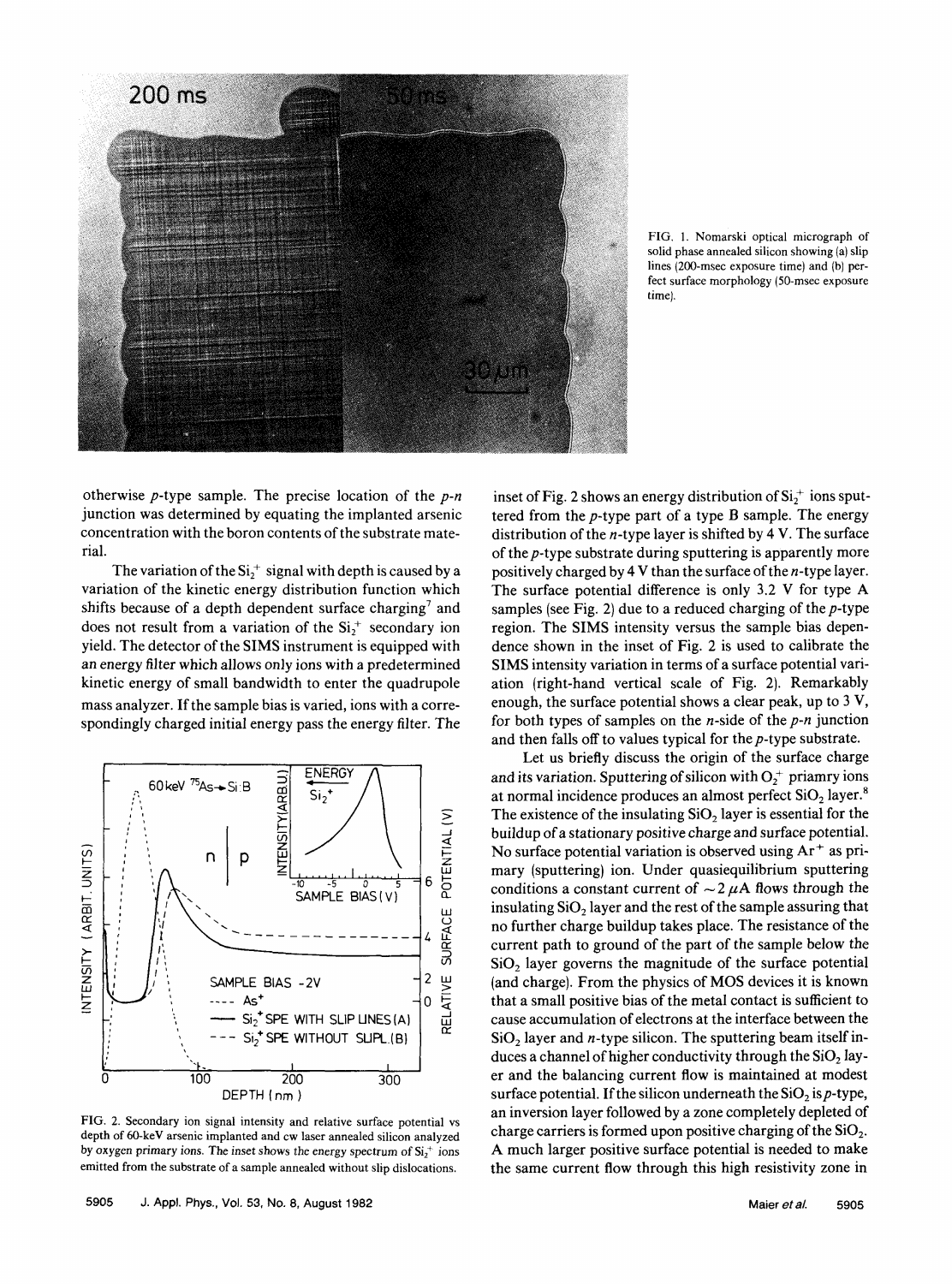perfect agreement with our observations of an increase of the potential by 3.2 and 4 V for type A and B samples, respectively. The *p-n* junction is reverse biased since the surface charge is positive. The surface potential first increases when the sputtering beam reaches the beginning of the depletion layer of the reverse biased *n-p* junction and then peaks. Further sputtering leads to a decrease of the thickness of the depletion layer and results in a decreasing surface potential. At the actual position of the junction the surface potential has completely decreased to the bulk *p-Si* value as proved by Fig. 2. It should be reemphasized that the location of the junction is derived independently.

The difference  $\Delta\varphi$  between the peak surface potential and its bulk value in the p-type region is a clear measure of the insulating properties of the *p-n* junction under reverse bias conditions.  $\Delta \varphi$  is a factor of two larger for type A samples than for type B samples. A much higher reverse bias current will flow in these samples than in type A samples at the same reverse bias. Apparently the slip dislocations depicted in Fig. 1 do not dominate the junction quality and an inspection of the surface morphology therefore does not give any conclusive information on the quality of the *p-n* junction. On the other hand, the surface potential of type B samples is larger than that of type **A** samples for the regions below the *p-n* junction, indicating a less resistive depletion layer for the latter samples (having slip dislocations).

Based on this very detailed knowledge of the depth profiles of the electrical quality of type A and **B** *p-n* junctions,



FIG. 3.  $I-V$  characteristics of a  $p$ -n junction with slip dislocations (full curve) and without slip dislocations (broken curve). The inset shows the geometrical arrangement of the contacts.

large differences between their *I- V* characteristics are predicted and indeed observed. In Fig. 3 the *I- V* characteristics of typical type A and type B samples are compared with each other. The reverse bias current is more than a factor of three larger and the forward current at small voltages is approximately an order of magnitude larger in the type **B** samples than in the type A samples. Thus the *I- V* characteristics of p*n* junctions crossed by slip dislocations are closer to ideal than the characteristics of junctions without slip dislocations.

Electron microscopy studies indeed reveal that the optically observed surface slip lines are not indicative of the defect structure in the *p-n* junction region. The cross-sectional electron micrograph of a type A sample in Fig. 4(a) shows that the dislocations penetrating the surface and generating the slip lines are part of a dislocation network located deeply below the specimen surface. The crystalline quality of the *p-*



FIG. 4. (a) Cross-section TEM micrograph showing slip dislocation network and recrystallized layer containing small dislocation loops. (b) Weak beam plan view micrograph of a sample containing slip dislocations (type A) and (c) containing no slip dislocations (type B).